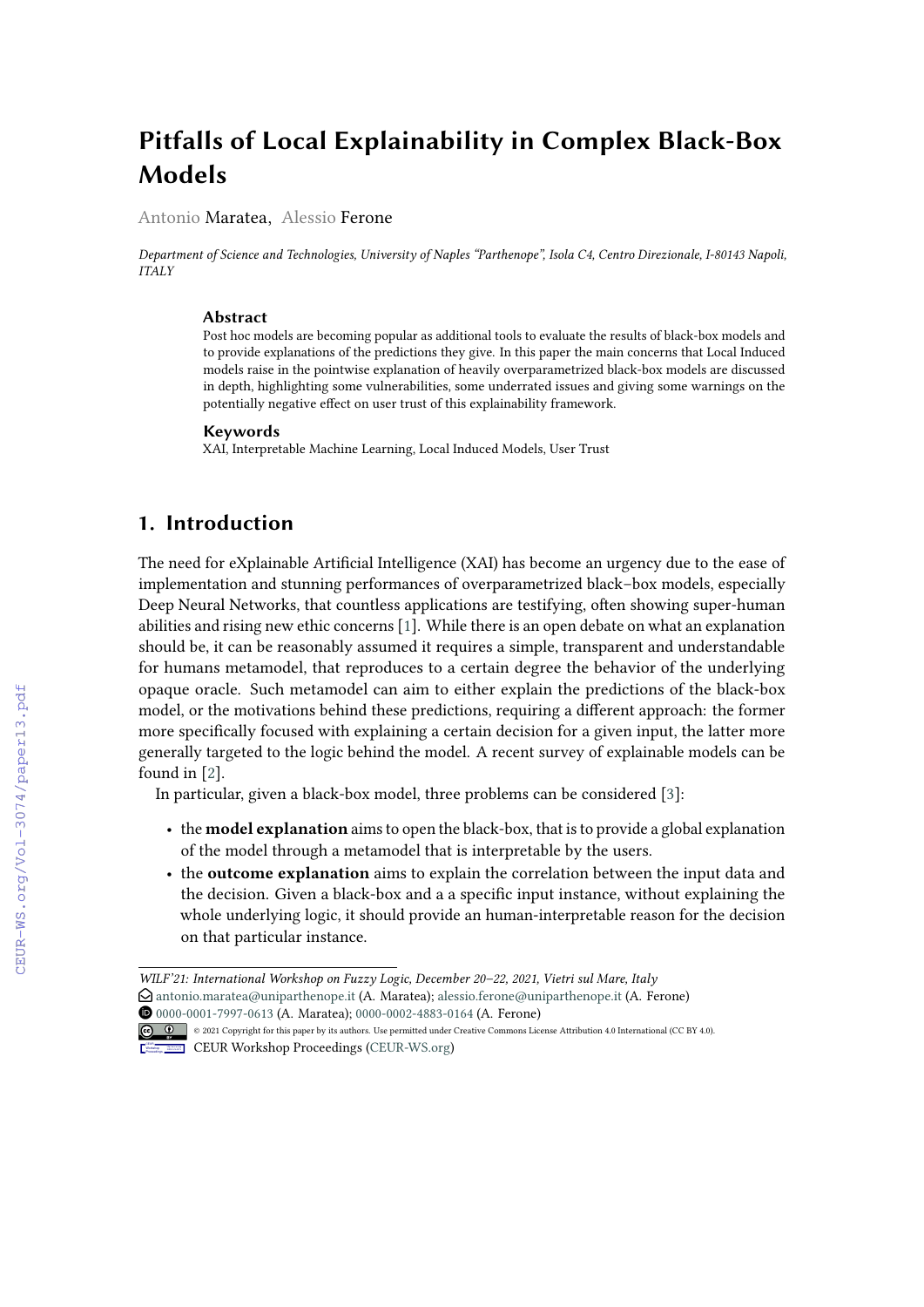• the **model inspection** problem aims to provide a representation to understand some specific properties of the black-box model or its predictions.

*Model-agnostic* are called the explainability models that are independent from the specific model to be explained. Recently, these methods have flourished and are seeing an increase in popularity due to their simplicity and fascinating "one fits all" promise. In the following the outcome explanation problem is tackled, focusing on pitfalls of current Local Induced *post hoc* models.

## **2. Global models**

Given a problem  $\mathcal P$  with domain D and a desired tolerance  $\lambda$ , let  $C_{\mathcal P}(\lambda) : D \to \mathbb N$  be the complexity of the problem at hand, measured as the minimum number of free parameters or independent dimensions required to properly represent  $\mathcal P$  (excluding the target variable): this is the so-called *Intrinsic Dimension* (ID) of the problem.  $C(\lambda)$  is a monotonically decreasing function, that is  $\lambda_1 \leq \lambda_2 \Rightarrow C(\lambda_1) \geq C(\lambda_2)$ : the more fidelity is required from the model (lower tolerance  $\lambda$ ), the more free parameters (or dimensions) are necessary and sufficient to reach it. Let  $E_m$  be the expressive power of a model m, measured as the number of free parameters or independent dimensions of the model, to guarantee the tolerance  $\lambda$  it must hold that:

$$
E_m \ge C_{\mathcal{P}}(\lambda) \tag{1}
$$

There are infinite models with the same expressive power coming from different families that can be used to model the problem  $\mathcal{P}$ , each with his trade-offs in terms of bias-variance, effectivenessefficiency, exploration-exploitation, approximation-generalization, fidelity-interpretability, plasticitystability and so on. The choice of the model and the discussion of its pros and cons is precisely the work of scientists and researchers, that hardly find consensus solutions, as the growing scientific literature demonstrates. Traditionally researchers have fought first to estimate the intrinsic dimension of a problem and then to find models that closely match this value, i.e. with  $E_m = C_{\mathcal{P}}$ , or reversely they have tried to find from the beginning the simplest, least expressive, model producing an acceptable value of  $\lambda$ . The reason for the second choice is that even if a well defined and transparent model actually exists and could be found, if the complexity of the problem is very high, the model with  $E_m = C_{\mathcal{P}}$  could be still too complex to be understood and managed by humans. Going over tens of dimensions can easily produce models that are barely intelligible, and it can be said that to be useful for humans  $E_m$  must remain in the order of 10<sup>2</sup> or less. *Dimensionality reduction techniques* aims precisely to this, and on the positive side it must be said that many problems show a very low intrinsic dimension and even aggressive approximations produce good results.

The recent explosion of popularity of Deep Neural Networks (DNN) created a somewhat unprecedented situation: the temptation for prêt-à-porter accuracy has spread models with millions of parameters even when the intrinsic dimension of a problem is small: instead of looking for the model with the closest possible expressive power to the intrinsic dimension, or for the least expressive admissible representation, model overparametrization has become the norm. The extreme situation where the number of dimensions  $p$  exceeds even the number of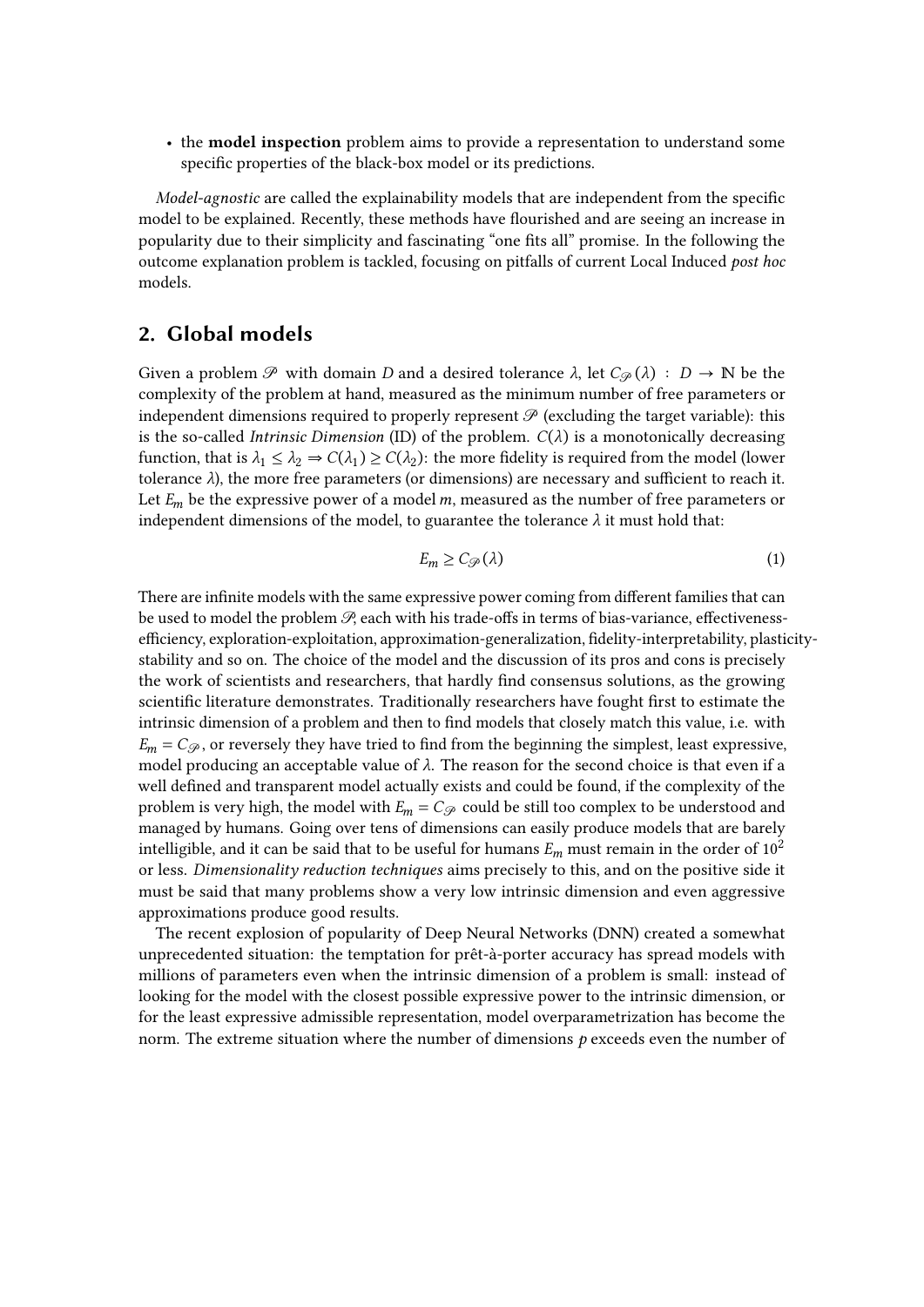training samples  $n$  is no more a taboo. In this case it holds:

$$
E_m \gg C_{\mathcal{P}}(\lambda) \quad \text{and} \quad O_m = \frac{E_m}{C_{\mathcal{P}}(\lambda)} \tag{2}
$$

Where  $O_m$  > > 1 is the overparametrization ratio for the chosen model. While DNN show stunning performances in terms of crude accuracy, they heavy overparametrize the problem, lack in transparency and generalization, are sensitive to adversarial attacks and ultimately do not provide a clear explanation of the motivation behind the results they give. It must be reminded that each new parameter/dimension increases exponentially the space of configurations to be explored.

## **3. Local models**

A *Local Model*, called *lm*, is a model that approximates locally the model *m* on the problem  $\mathcal{P}$ . Local models make sense because even if a problem has complexity  $C_{\mathcal{P}}(\lambda)$  on its full domain, there may be, and usually there are, subdomains where the complexity drops and simpler models are enough powerful to guarantee  $\lambda$ .

If  $d_i$  is a subdomain of the problem domain D, let  $C_{\mathcal{P}_i}(\lambda) : d_i \to \mathbb{N}$  be the complexity of the considered problem in  $d_i$ , measured as the minimum number of free parameters or independent dimensions required to properly represent  $\mathcal P$  locally: this is the so-called *Local Intrinsic Dimension* (LID) of the problem in  $d_i$ . This complexity is neither monotonic, nor constant along any direction, and again the expressive power of the chosen local model should dominate it. In formulae:

$$
E_{lm_i} \ge C_{\mathcal{P}_i} (\lambda) \ \forall i \quad \text{and} \quad E_m \ge \max_i \left( E_{lm_i} \right) \tag{3}
$$

Many local models are required to approximate the global one, and much like a piece-wise linear function can approximate any curve in the euclidean plane within a given tolerance if sufficiently small intervals are considered, any local model can approximate any global model to a given degree of tolerance  $\lambda$  if sufficiently small regions are considered. There is a positive correlation between the width of the regions (subdomains) and the minimum  $\lambda$  that can be guaranteed. In critical regions where the model shows an irregular pattern, locality should be increased and more local models, each valid for smaller subregions, are required.

## **4. Induced models for XAI**

An *Induced Model*, called *im*, is a more interpretable, simpler and transparent model that approximates locally the model  $m$ . It follows from these requirements that:

$$
E_{im} \ll E_m \quad \text{and} \quad E_{im} \le E_{lm} \ \forall d_i \tag{4}
$$

whereas there is not a clear relation between the expressive power of the induced model and the LID, with the risk of not being able to guarantee  $\lambda$  in  $d_i$  if  $E_{im_i} < C_{\mathscr{P}_i}(\lambda)$  for some  $i$ . Hence im not only cannot properly model  $\mathscr P$  on its full domain, but can even break the  $\lambda$  constraint locally,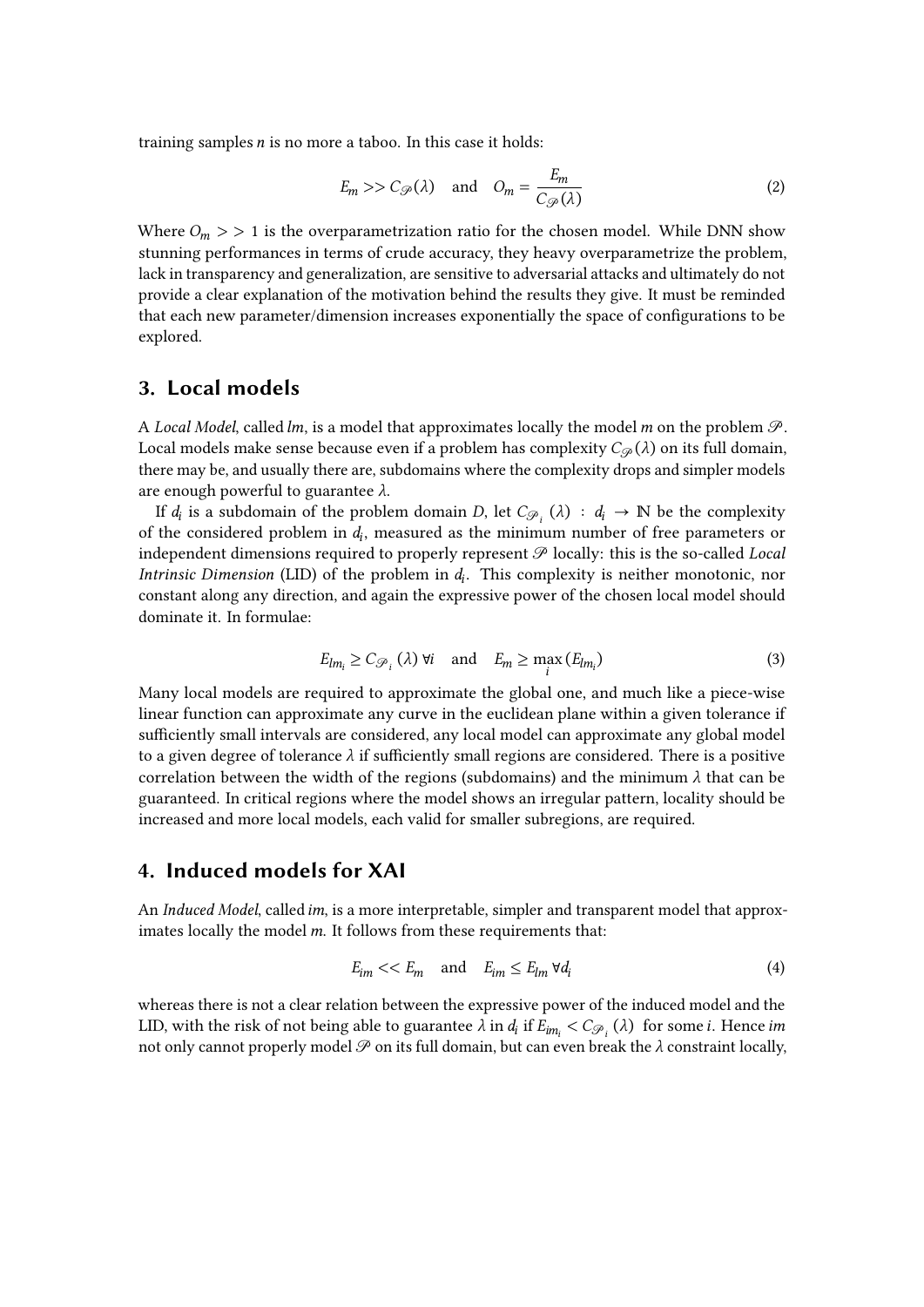and the more complex the original model is, the more likely the latter hypothesis becomes. To avoid loosing tolerance guarantees in the regions where  $E_{im_i} < C_{\mathscr{P}_i}(\lambda)$  , the positive correlation between the width of the regions and the minimum  $\lambda$  should be exploited, splitting them in one or more subregions where one or more further local models have to be considered. In the worst case a model with a very low expressive power could only approximate an hugely more complex model in regions so small that degenerate into a single point.

Further differences between local models  $lm$  and induced models  $im$  are that the former use the original features of the problem  $\mathscr P$  and the original data in D for training, while the latter do not necessarily use the same features (they need more interpretability) and use as training data the predictions of model m. The induced model tries to model m, not  $\mathscr{P}$ , mimicking its behavior in an arbitrarily small region.

#### **4.1. Interpretable feature spaces**

Given a data matrix  $X \in D$  of size  $n \times (p + q)$ , be  $p + q$  the original features, q the subset of the original features that can be considered interpretable and be F a set of r disjoint ( $D \cap F = \emptyset$ ) interpretable features measurable on the instances  $i$ . If according to the data analyst the interpretation requires features  $F$ , they should be measured on the raw data for each single instance before the analysis begin, so to produce a new data matrix  $X \in E$  with domain  $E = D \cup F$ of size  $n \times (p + q + r)$ . In theory features F could also be derived from the original features, but feature extraction techniques hinder precisely the interpretability of the original features, and build new features dependent from the original, so this option will not be considered in the following.

- Case 1: if the required interpretable features are disjoint from the original features, then  $q = 0$  and the induced model should be built on the matrix  $X \in F$  of size  $n \times r$ ;
- Case 2: if the required interpretable features overlap with the original features, then the induced model should be built on the matrix  $X \subset E$  of size  $n \times (q + r)$ ;
- Case 3: if the required interpretable features are a subset of the original features, then the induced model should be built on the matrix  $X \subset D$  of size  $n \times q$ .
- Case 4: if the required interpretable features coincide with the original features, then the induced model should be built on the matrix  $X \in D$  of size  $n \times (p + q)$ .

Only in the last two cases the raw data should not be processed again, and when they are not available, only the last two cases are viable.

In case 1, let  $x_i$  be a single instance of the domain  $D$  to be explained,  $\pi(x_i)$  its neighborhood in D and  $l_i$  the prediction that model  $m$  assigns to it, given a disjoint set of interpretable features  $F$ ,  $f_i$  be the value that instance  $x_i$  has in the interpretable feature space and  $\rho(f_i)$  its neighborhood in this feature space. As there is not an explicit mapping between  $D$  and  $F$ , and much less a continuous linear mapping, closeness is not preserved and  $\pi_{x_i}$  does not correspond to  $\rho(f_i)$ , in other terms the set of neighbors of instance  $i$  in  $D$  does not match the set of its neighbors in F. The local behavior of any model around  $f_i$  will be unrelated to the behavior of any model around  $x_i$ , as the set of neighbors is different.

In case 2, the set of actual neighbors is determined by the dominating components between the  $q$  original interpretable features and the  $r$  added interpretable features. In case 3, the problem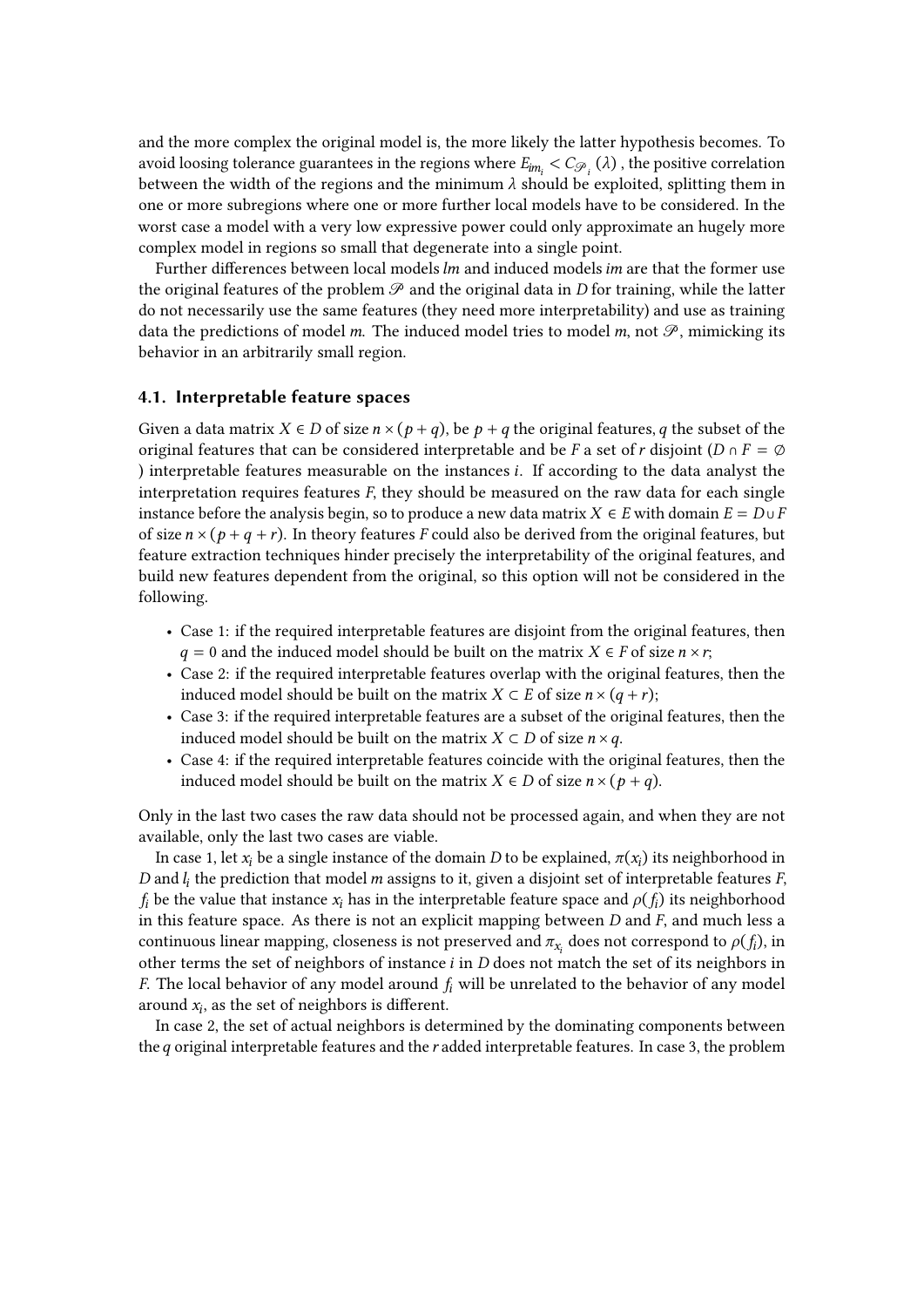remains in its original domain but reduced in the interpretable feature space. In case 4, no simplification has been operated.

## **4.2. Local Induced models**

One of the popular model-agnostic explainability models that uses a local induced model  $im$  is called LIME  $[4]$  and has spawned many variations  $[5, 6, 7, 8, 9, 10, 11, 12, 13, 14, 15, 16]$  $[5, 6, 7, 8, 9, 10, 11, 12, 13, 14, 15, 16]$  $[5, 6, 7, 8, 9, 10, 11, 12, 13, 14, 15, 16]$  $[5, 6, 7, 8, 9, 10, 11, 12, 13, 14, 15, 16]$  $[5, 6, 7, 8, 9, 10, 11, 12, 13, 14, 15, 16]$  $[5, 6, 7, 8, 9, 10, 11, 12, 13, 14, 15, 16]$  $[5, 6, 7, 8, 9, 10, 11, 12, 13, 14, 15, 16]$  $[5, 6, 7, 8, 9, 10, 11, 12, 13, 14, 15, 16]$  $[5, 6, 7, 8, 9, 10, 11, 12, 13, 14, 15, 16]$  $[5, 6, 7, 8, 9, 10, 11, 12, 13, 14, 15, 16]$  $[5, 6, 7, 8, 9, 10, 11, 12, 13, 14, 15, 16]$  $[5, 6, 7, 8, 9, 10, 11, 12, 13, 14, 15, 16]$  $[5, 6, 7, 8, 9, 10, 11, 12, 13, 14, 15, 16]$  $[5, 6, 7, 8, 9, 10, 11, 12, 13, 14, 15, 16]$  $[5, 6, 7, 8, 9, 10, 11, 12, 13, 14, 15, 16]$  $[5, 6, 7, 8, 9, 10, 11, 12, 13, 14, 15, 16]$  $[5, 6, 7, 8, 9, 10, 11, 12, 13, 14, 15, 16]$  $[5, 6, 7, 8, 9, 10, 11, 12, 13, 14, 15, 16]$  $[5, 6, 7, 8, 9, 10, 11, 12, 13, 14, 15, 16]$  $[5, 6, 7, 8, 9, 10, 11, 12, 13, 14, 15, 16]$  $[5, 6, 7, 8, 9, 10, 11, 12, 13, 14, 15, 16]$  $[5, 6, 7, 8, 9, 10, 11, 12, 13, 14, 15, 16]$ . What LIME and its variations produce is a pointwise explanation, that is an explanation that is valid for the prediction of a single instance  $i$  from model  $m$ .

Called  $N_i$  the set of neighbors of instance *i* in the interpretable feature space and  $n_j \in N_i$ its generic neighbor, LIME trains a local model im such that the training data are the pairs  $(n_j, l_j), n_j \in N_i$ , where labels  $l_j$  are obtained from m. Labels are necessarily obtained passing to m the original and complete data vector  $x_j$ , but four cases should be distinguished:

- Case 1: if the required interpretable features are disjoint from the original features, there is not an unique, easy or efficient way to find the  $x_i$  corresponding to the  $n_i$  neighbors. This is doable only if the raw data are available and processed beforehand so that a new data matrix  $X \subset E$  of size  $n \times r$  is built on the same instances *i* represented in X.
- Case 2: if the required interpretable features overlap with the original features, then again raw data should be available and need preprocessing in order to have a new data matrix  $X \subset E$  of size  $n \times (p+r)$  is built on the same instances *i* represented in X
- Case 3: if the required interpretable features are a subset of the original features or coincide with them, then raw data are not required, they need no preprocessing and labels are obtained from the complete  $x_j$ .
- Case 4: if the required interpretable features coincide with the original features, then raw data are not required, they need no preprocessing and labels are obtained straightforwardly from the  $x_j$ .

In LIME the explanations are binary vectors that represent the presence/absence of interpretable features, the neighbors are found by random perturbation of  $x_i$ , and the considered family of models is sparse linear models of limited complexity. In case 3 and 4, LIME reduces to a pointwise feature selection technique, giving as explanations the best scoring input features that determined prediction  $l_j$ .

## **5. Trust and post-hoc local models**

An human evaluator would not understand or accept a model that gives divergent explanations for very close instances in  $D$ , or different explanations for the same instance  $x_i$ ; he would be fooled by plausibility instead of faithfulness, and would look for oversimplification even when it is not possible because the problem requires necessarily a complex model. The authors in [\[4\]](#page-7-0) actually warn the readers about its unsuitability in difficult regions or with very hard problems, but that's exactly the realm of deep learning, where explainability is required the most.

A serious conundrum is the validation of an explanation in absence of a ground truth [\[17\]](#page-7-13). As there is not a "true" explanation to be targeted, the validation of the model can only be based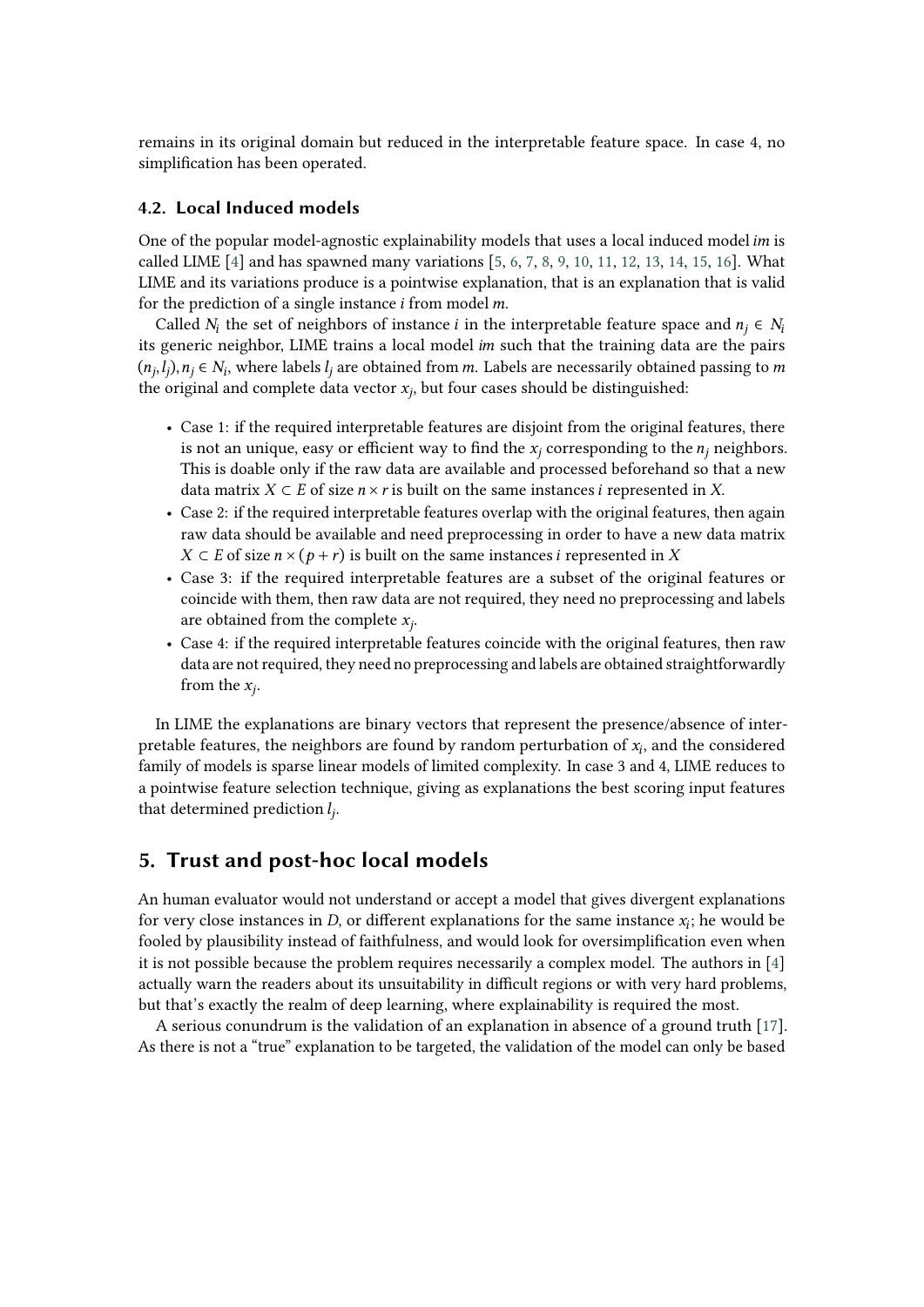on the coherence of the explanation itself, on its local extension and on other common-sense related properties. A panel of human experts cannot be the solution and and cannot be invoked every time an explanation is needed. As the final purpose of explainability concerns gaining trust, the stability and a certain extended local validity of an induced model (not pointwise) is to be considered the most desirable property of an explanation. Called this *robustness* (there is no agreement on term definitions in the literature), is its lack that seriously hinders the trust of humans.

### **5.1. Some remarks on drawbacks of local explanations**

First of all, the choice of the interpretable features is highly subjective: it depends on the context, the domain, the targeted experts, the purpose of the model and the time available to review the explanation. It is easy to imagine different explanations for the same instance  $x_i$  and model m choosing a different set of features F. In this new *Interpretable Feature Selection* (IFS) problem where features are scored for interpretability instead of importance and where the criterium to measure a feature interpretability is both qualitative and subjective — the neglected risk is that the most appealing and credible features may be preferred to the most faithful and accurate ones. As human judgment is necessarily biased, a model designer will necessarily choose explainable features favoring his points of views and ultimately propagating his biases. Even worse, the risk that misleading explanation can be built by purpose by an attacker following the bias of an human evaluator to stole his trust in the model and pilot his decisions must be seriously taken into account [\[18\]](#page-7-14).

Second, a point-wise explanation, only valid for a single instance  $x_i$ , does not generalize. An human evaluator may well find obnoxious and confusing that two arbitrarily close point in D may end up with completely different explanations in  $F$ . This can be due to  $x_i$  being actually close to the boundary of a class, or can be due to local variability of the induced model in a tangled area. Even if LIME takes into account locality in  $D$  weighting the instances  $n_i$  by the closeness of their corresponding  $x_j$  to  $x_i$  in D, it is  $\rho(f_i)$  that is being explored, not  $\pi(x_i)$ . It must be stressed that the closeness relation is not kept changing the feature space and even if the model is locally faithful in  $\rho(f_i)$ , it is not a local model at all with respect to  $D$ , if the interpretable features are not a subset of the original ones. If they are, then it reduces to a pointwise feature selection. By consequence, uniformly sampling  $\rho(f_i)$  not only does not guarantees an uniform coverage of  $\pi(x_i)$  in general, but it can even create an imbalanced training set  $(n_j, l_j)$ ,  $n \in N$ , with all the nefarious consequences on training it implies. The variable density of data among regions can produce some model estimates based on very few actual neighbors and hence highly unreliable. The less dense is the region, the most unreliable is the explanation. The uncertainty of explanations, the inference of causal relationship among explanations and the dependence among interpretable features remain largely unaddressed issues [\[19,](#page-8-0) [20\]](#page-8-1).

Third, the  $l_j$  come from model m, they are predicted values, and hence they are not 100% sure. This means that in regions where the model is less accurate the explanation for an instance may be plausible but referred to a wrongly labeled instance (explanation for wrongly labeled data); or the explanation may be wrong because the induced model is trained on wrongly labeled data surrounding a correctly labeled instance (wrong explanation); or both (wrong explanation for wrongly labeled data). The hardest is the instance to classify, the most unreliable (and sought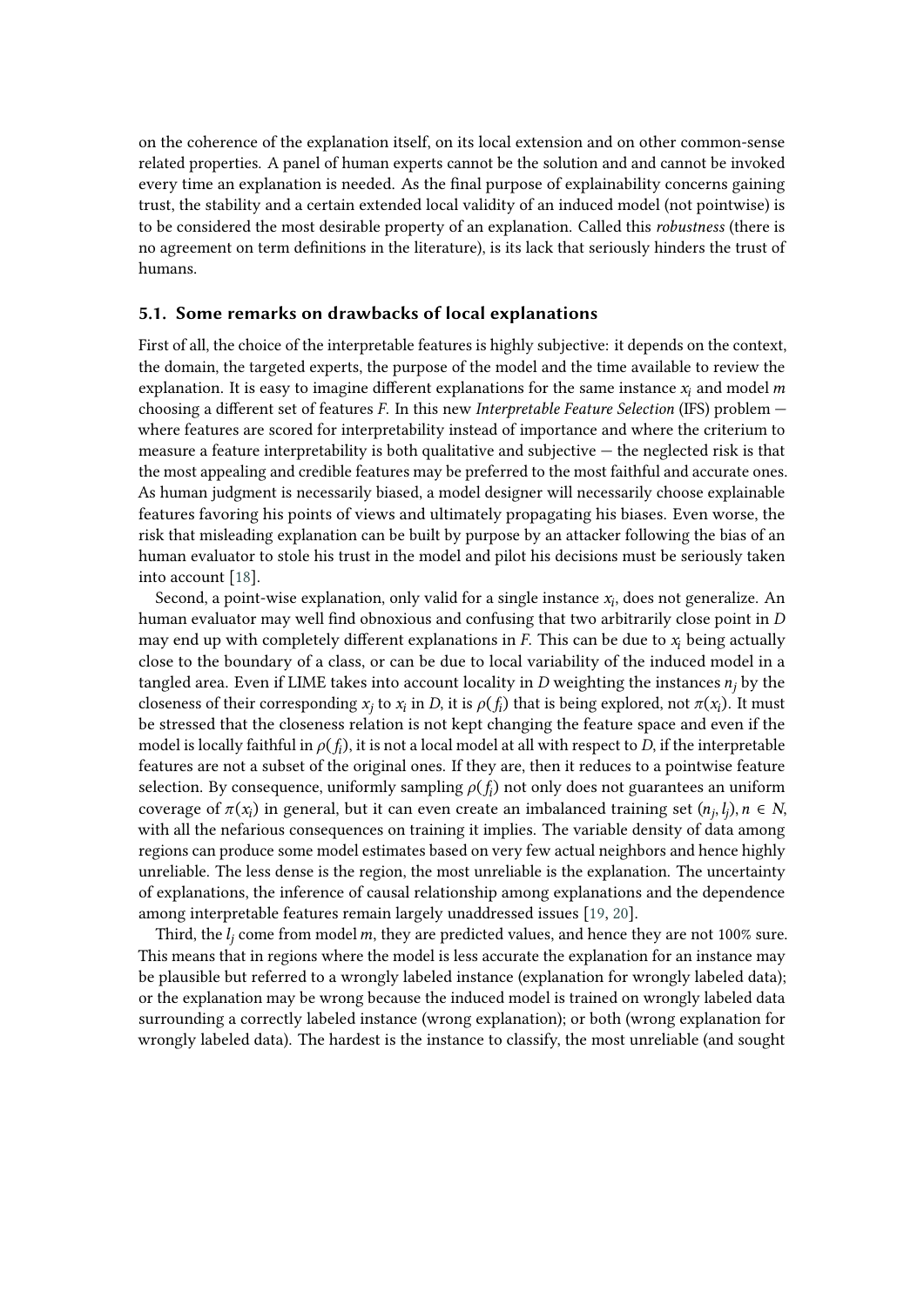after) is its explanation.

Fourth, stability. Being based on random perturbations or sampling, LIME is not deterministic and the explanation generated running consecutively two or more times the algorithm are different. A minimum amount of variability is to be considered normal, but slightly more is enough to undermines the trust on the explanation by the human evaluator. The authors in [\[5\]](#page-7-1) addressed this issue, but increasing the risk unreliable explanations in low density neighborhoods (only the original data are sampled). Authors in [\[16\]](#page-7-12) utilizes a hypothesis testing framework to determine the number of synthetic data that guarantees stability of the resulting explanation and use synthetic data to obtain better explanations. In general the stability issue is the most discussed in the literature [\[5,](#page-7-1) [9,](#page-7-5) [20,](#page-8-1) [21,](#page-8-2) [22\]](#page-8-3).

Fifth, spuriousness. The general risk in the construction of an induced model with significantly minor expressive power to figure out the behavior of a more complex model is that the explanations could be completely spurious and have no real connection to the model. Having by chance matching subclasses on the explainable features in training data, for examples all socks are red, and all trousers are blue, the explanation that the sea is a trouser because it is blue may appear perfectly plausible and there is no formal method to discard it. It is like trying to approximate a  $p$ -dimensional hyperplane with a bunch of lines in a different space, where the lines are drawn with sparse random sampling on predicted data, and calling this lines "explanations". Please see [\[23\]](#page-8-4) for an insight.

The side effect of all these issues is loosing trust. Unfortunately the boundary regions are likely to contain the most difficult and interesting instances to explain, the ones where the explanations are needed the most. Their explanations come from induced models trained on the most uncertain and variable data predictions, with the most unstable, hardly generalizable, subjective and unreliable results.

## **6. Conclusions**

*Post hoc* local models are becoming popular as additional tools to evaluate the results of black-box models and to provide explanations of the predictions they give. Notwithstanding some success in producing plausible explanations, the lack of expressive power and generalization ability of the induced local models, together with the pointwise, uncertain, unstable, unreliable and possibly unfaithful nature of the generated explanations, not neglecting the bias in the choice of the features to be considered as valid, engender serious concerns about the suitability of *post hoc* local models in case of deep or heavily overparametrized complex models. While a step forward would certainly be to use fuzzy variables and trying to learn non-local hierarchical cause-effect relationships, the key to understand at first glance if simplification is really obtainable cannot skip the evaluation of the Intrinsic Dimension of the problem.

## **References**

[1] A. Maratea, A. Ferone, Deep neural networks and explainable machine learning, in: R. Fullér, S. Giove, F. Masulli (Eds.), Fuzzy Logic and Applications, Springer International Publishing, Cham, 2019, pp. 253–256.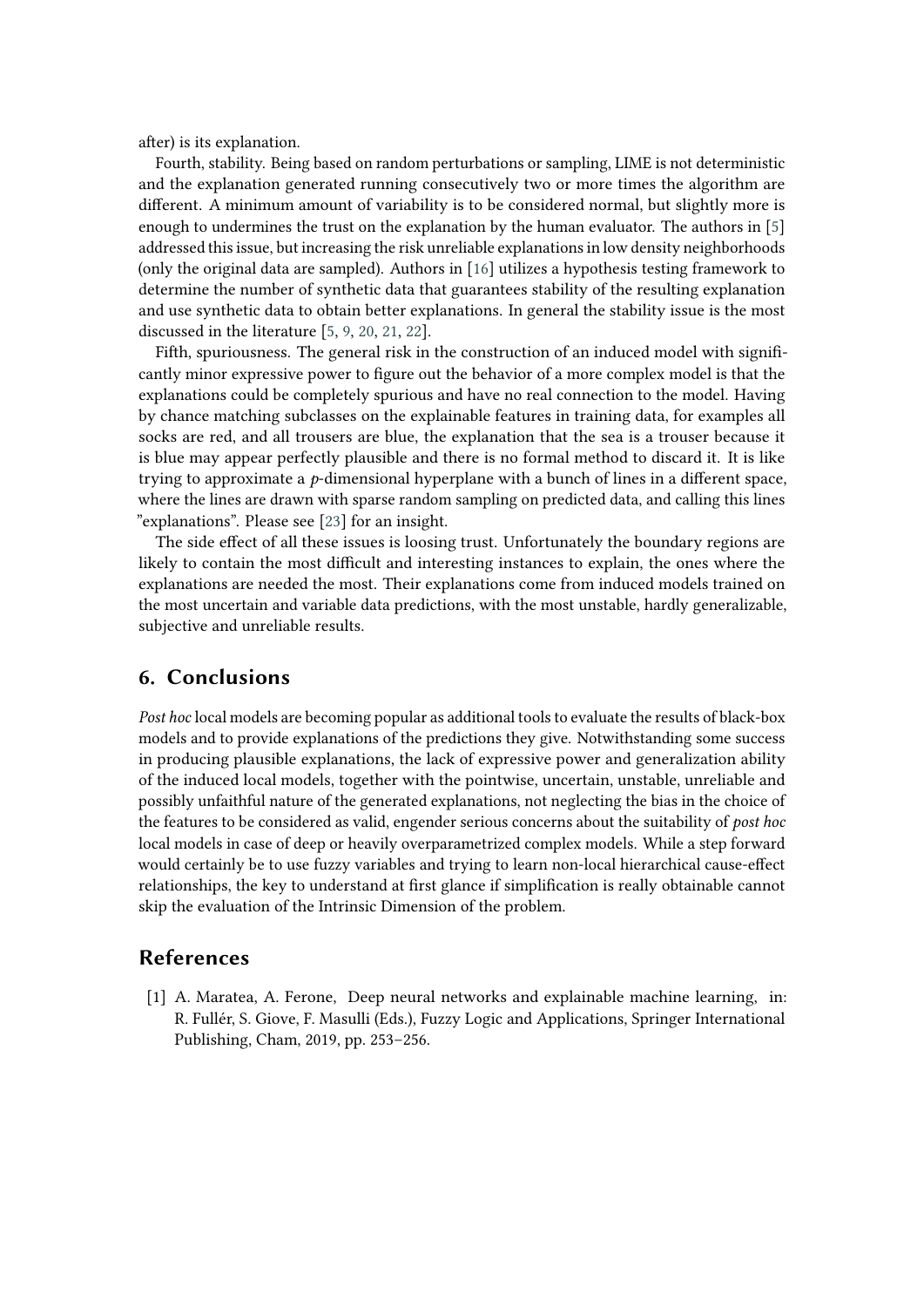- [2] P. Linardatos, V. Papastefanopoulos, S. Kotsiantis, Explainable ai: A review of machine learning interpretability methods, Entropy 23 (2021) 18.
- [3] R. Guidotti, A. Monreale, S. Ruggieri, F. Turini, F. Giannotti, D. Pedreschi, A survey of methods for explaining black box models, ACM Comput. Surv. 51 (2018). URL: [https:](https://doi.org/10.1145/3236009) [//doi.org/10.1145/3236009.](https://doi.org/10.1145/3236009) doi:10.1145/3236009.
- <span id="page-7-0"></span>[4] M. T. Ribeiro, S. Singh, C. Guestrin, "why should i trust you?": Explaining the predictions of any classifier, 2016. arXiv: 1602.04938.
- <span id="page-7-1"></span>[5] M. R. Zafar, N. Khan, Deterministic local interpretable model-agnostic explanations for stable explainability, Machine Learning and Knowledge Extraction 3 (2021) 525–541. URL: [https://www.mdpi.com/2504-4990/3/3/27.](https://www.mdpi.com/2504-4990/3/3/27)
- <span id="page-7-2"></span>[6] G. Visani, E. Bagli, F. Chesani, Optilime: Optimized LIME explanations for diagnostic computer algorithms, in: S. Conrad, I. Tiddi (Eds.), Proceedings of the CIKM 2020 Workshops co-located with 29th ACM International Conference on Information and Knowledge Management (CIKM 2020), Galway, Ireland, October 19-23, 2020, volume 2699 of *CEUR Workshop Proceedings*, CEUR-WS.org, 2020. URL: [http://ceur-ws.org/Vol-2699/paper03.pdf.](http://ceur-ws.org/Vol-2699/paper03.pdf)
- <span id="page-7-3"></span>[7] T. Botari, F. Hvilshøj, R. Izbicki, A. C. P. L. F. de Carvalho, Melime: Meaningful local explanation for machine learning models, CoRR abs/2009.05818 (2020). URL: [https://arxiv.](https://arxiv.org/abs/2009.05818) [org/abs/2009.05818.](https://arxiv.org/abs/2009.05818) arXiv:2009.05818.
- <span id="page-7-4"></span>[8] L. Hu, J. Chen, V. N. Nair, A. Sudjianto, Surrogate locally-interpretable models with supervised machine learning algorithms, arXiv preprint arXiv:2007.14528 (2020).
- <span id="page-7-5"></span>[9] S. Shi, X. Zhang, W. Fan, A modified perturbed sampling method for local interpretable model-agnostic explanation, CoRR abs/2002.07434 (2020). URL: [https://arxiv.org/abs/2002.](https://arxiv.org/abs/2002.07434) [07434.](https://arxiv.org/abs/2002.07434) arXiv: 2002.07434.
- <span id="page-7-6"></span>[10] L. Hu, J. J. Chen, V. N. Nair, A. Sudjianto, Locally interpretable models and effects based on supervised partitioning (lime-sup), ArXiv abs/1806.00663 (2018).
- <span id="page-7-7"></span>[11] N. Gill, M. Kurka, W. Phan, Machine learning interpretability with h2o driverless ai, 2019.
- <span id="page-7-8"></span>[12] V. Haunschmid, E. Manilow, G. Widmer, audiolime: Listenable explanations using source separation, ArXiv abs/2008.00582 (2020).
- <span id="page-7-9"></span>[13] J. Rabold, H. Deininger, M. Siebers, U. Schmid, Enriching visual with verbal explanations for relational concepts - combining lime with aleph, in: PKDD/ECML Workshops, 2019.
- <span id="page-7-10"></span>[14] S. M. Shankaranarayana, D. Runje, Alime: Autoencoder based approach for local interpretability, in: H. Yin, D. Camacho, P. Tino, A. J. Tallón-Ballesteros, R. Menezes, R. Allmendinger (Eds.), Intelligent Data Engineering and Automated Learning – IDEAL 2019, Springer International Publishing, Cham, 2019, pp. 454–463.
- <span id="page-7-11"></span>[15] S. Mishra, B. L. Sturm, S. Dixon, Local interpretable model-agnostic explanations for music content analysis, in: ISMIR, 2017.
- <span id="page-7-12"></span>[16] Z. Zhou, G. Hooker, F. Wang, S-lime: Stabilized-lime for model explanation, in: Proceedings of the 27th ACM SIGKDD Conference on Knowledge Discovery & Data Mining, KDD '21, Association for Computing Machinery, New York, NY, USA, 2021, p. 2429–2438. URL: [https://doi.org/10.1145/3447548.3467274.](https://doi.org/10.1145/3447548.3467274) doi:10.1145/3447548.3467274.
- <span id="page-7-13"></span>[17] F. Yang, M. Du, X. Hu, Evaluating explanation without ground truth in interpretable machine learning, arXiv preprint arXiv:1907.06831 (2019).
- <span id="page-7-14"></span>[18] D. Slack, S. Hilgard, E. Jia, S. Singh, H. Lakkaraju, Fooling lime and shap: Adversarial attacks on post hoc explanation methods, in: Proceedings of the AAAI/ACM Conference